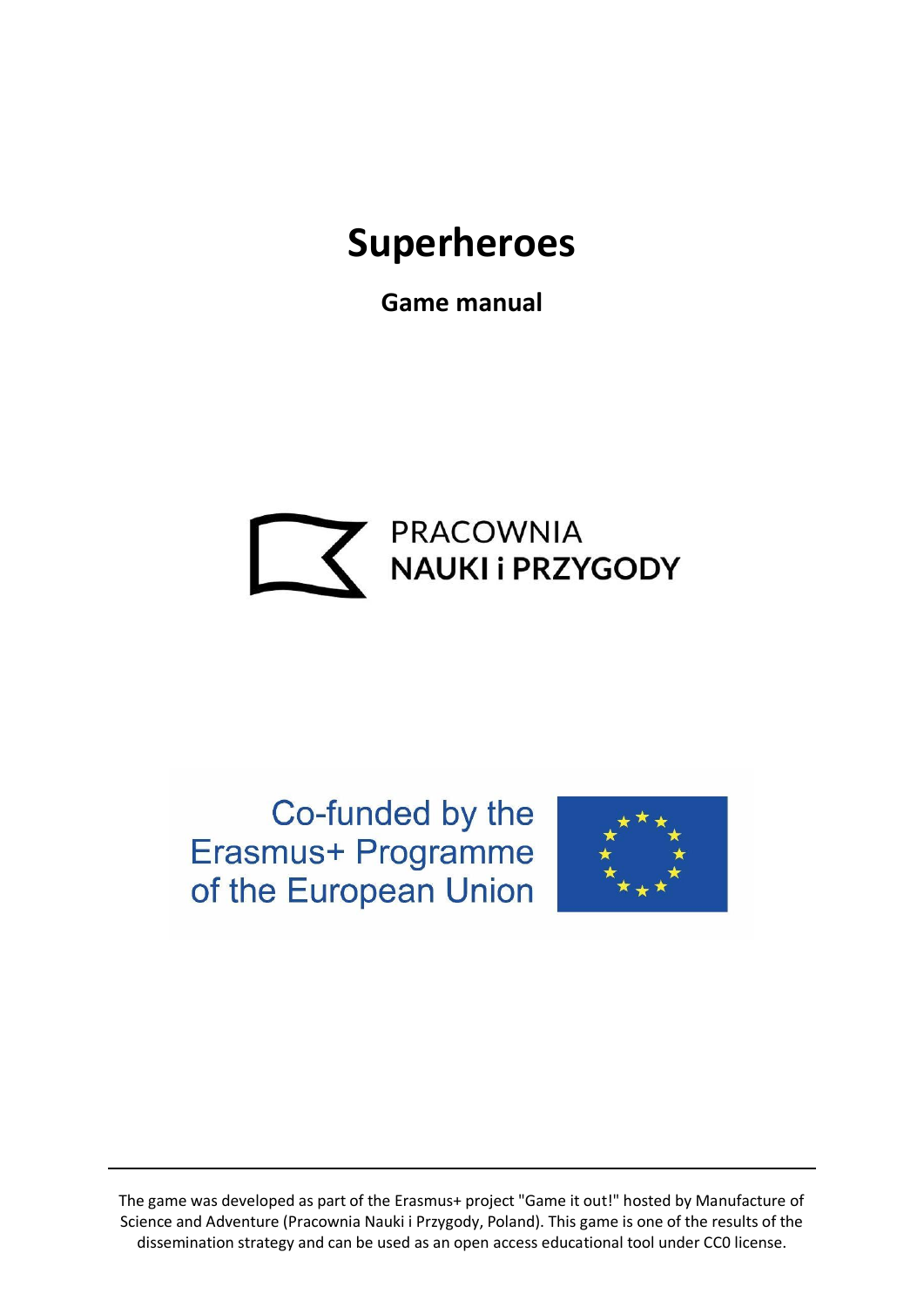## Game Description

#### **What is it about**:

We are great superheroes. Who wants and needs to fight the evil villains on the dark cold night and get out of the city by using our strength and superpowers.

#### **Learning goals**:

Cooperation, coordination, communication, decision making.

#### **Authors**:

Georgiana Raluca, João Antunes, Nikita Golmgren, Julia Sierpińska, Tomass Gulbis

#### **Number of players**:

3-6

## **Time for the game (without debriefing)**:

~ 25 minutes

#### **List of components**:

- 12 monster cards (file resources.pdf, orange and pink cards)
- 18 superpowers cards (file resources.pdf, white cards)
- 1 six sided dice
- 6 pawns in different colours
- 1 game board (file resources.pdf, first page)
- 18 strength tokens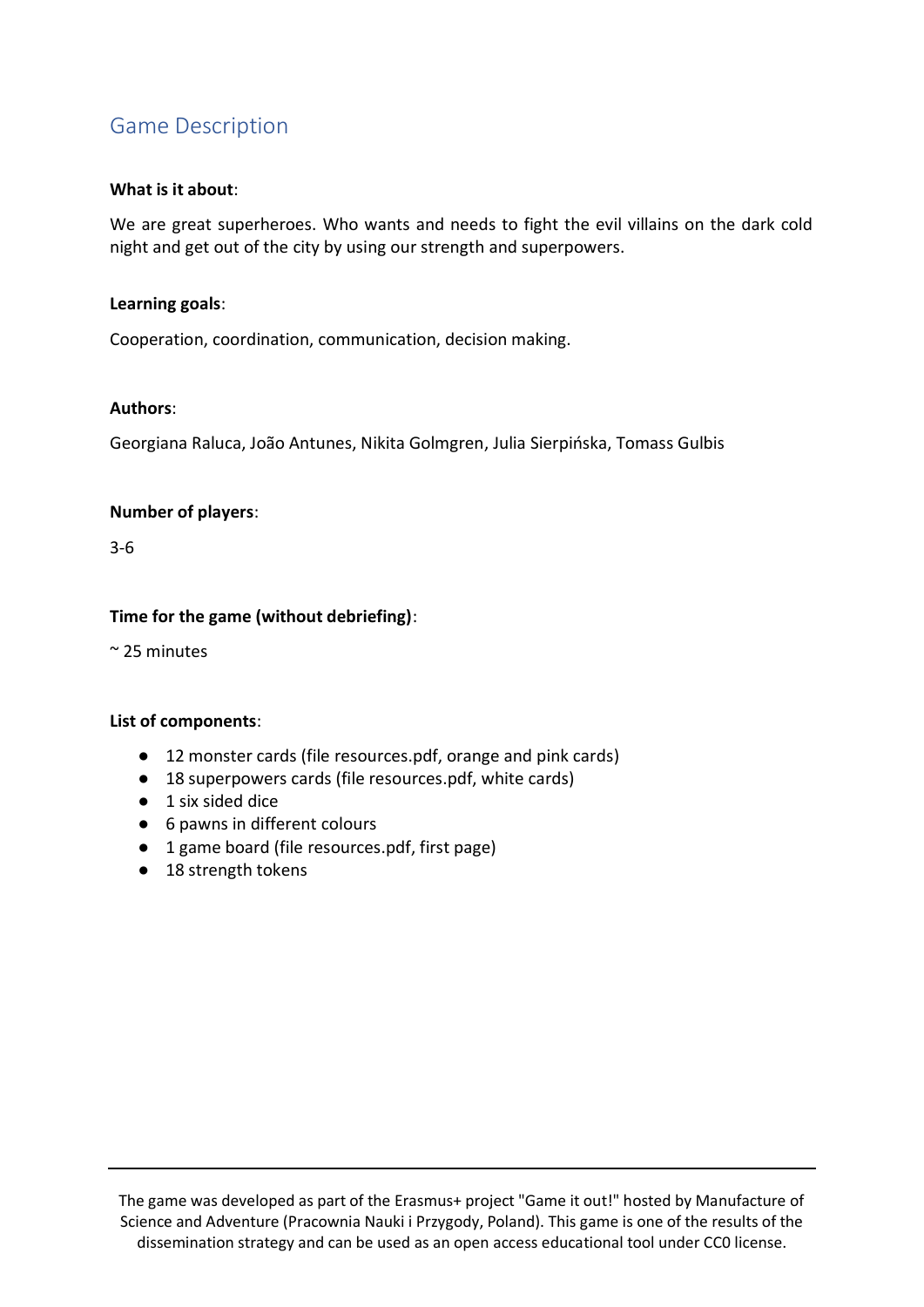# Game Manual

## **Gameplay**

Game starts in the centre of the board. Everybody takes X random superpower cards and 3 strength tokens. The X depends on the number of players:

- 3 players: 5 cards;
- 4 players: 4 cards;
- 5 players: 3 cards;
- 6 players: 2 cards;

#### Turn sequence:

- 1. We go one room after another.
- 2. We decide who and how many people are entering the room.
- 3. After decision is made, nobody can join us unless they have a mobility card.
- 4. After entering the room people inside draw a card from the villain's deck. Orange Cards are easy villains and the red ones are the difficult villains. If the villain has a special ability then only the ones who are in the room are affected by the ability. The abilities can be: Everyone loses one strength or someone loses a superpower card.
	- a. To fight the villain you either use strength points or you mimic your superpower card and you use it after the rest of the team will guess it (discard the card to the discarded superpowers pile).
	- b. In a special recharge room, you also fight a villain but you can regenerate one strength point (in the recharge strength room) or a random superpower from the used superpower pile.
- 5. After beating the villain, the rest of the team can join the room.
	- a. If anyone in the team is reduced to 0 strength, the team loses the game.
- 6. Start the process again with next room.

#### **Special rule**

The game was developed as part of the Erasmus+ project "Game it out!" hosted by Manufacture of Science and Adventure (Pracownia Nauki i Przygody, Poland). This game is one of the results of the dissemination strategy and can be used as an open access educational tool under CC0 license.